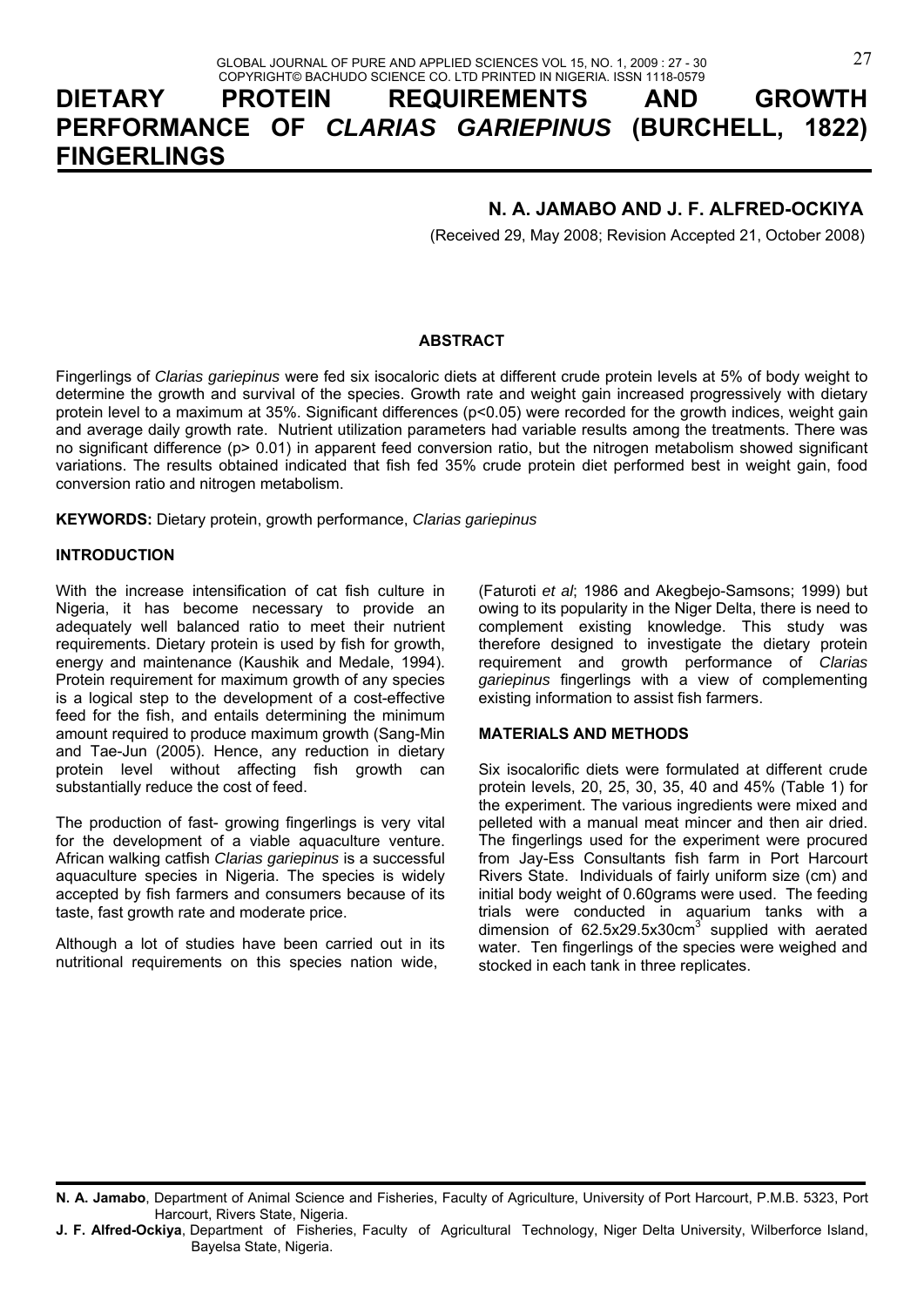#### **Table 1**: Composition of experimental diets

|                                       | (% Crude protein) |       |       |       |       |       |
|---------------------------------------|-------------------|-------|-------|-------|-------|-------|
|                                       | 20                | 25    | 30    | 35    | 40    | 45    |
| Fish meal                             | 8.61              | 10.77 | 13.89 | 17.02 | 20.15 | 23.27 |
| Shrimp meal                           | 9.46              | 10.18 | 15.61 | 16.54 | 19.72 | 21.85 |
| Soya bean meal                        | 12.50             | 14.35 | 21.39 | 24.46 | 26.85 | 28.15 |
| Yellow maize                          | 34.74             | 33.05 | 20.69 | 19.32 | 15.74 | 11.60 |
| Vitamin premix                        | 0.60              | 0.60  | 0.60  | 0.60  | 0.60  | 0.60  |
| Rice bran                             | 27.82             | 24.75 | 20.76 | 15.75 | 10.73 | 8.65  |
| Vegetable oil                         | 5.00              | 5.00  | 5.00  | 5.00  | 5.00  | 5.00  |
| Salt                                  | 0.25              | 0.25  | 0.25  | 0.25  | 0.25  | 0.25  |
| Starch(Binder)                        | 1.00              | 1.00  | 1.00  | 1.00  | 1.00  | 1.00  |
| Proximate Composition (% Dry Matter)* |                   |       |       |       |       |       |
| Crude protein (%)                     | 20.27             | 25.61 | 31.07 | 36.82 | 42.15 | 46.87 |
| Crude fibre (%)                       | 8.21              | 8.46  | 8.06  | 7.28  | 8.36  | 8.48  |
| <b>NFE</b>                            | 41.32             | 38.73 | 35.65 | 32.30 | 25.16 | 22.76 |
| Ash $(%)$                             | 22.75             | 19.64 | 18.73 | 18.24 | 19.54 | 16.74 |
| Crude lipid (%)                       | 7.45              | 7.56  | 6.49  | 5.36  | 4.79  | 5.15  |

The experimental fish were fed their respective diets at 5% body weight per day. The daily ration was split into two and dispensed at 0900hrs and 1600hrs. The fish in each aquaria tank was batch-weighed fortnightly and from the data the quantity of feed to be dispensed was adjusted to reflect the new weight. During this period undigested food particles and waste products were siphoned out with rubber hose daily. The experiment lasted for 12 weeks after which the fish were individually measured for standard length and weight. Thereafter growth indices and nutrient utilization parameters were calculated for each treatment. (Weight gain, specific growth rate, apparent feed conversion ratio, apparent protein efficiency ratio, nitrogen metabolism). The indices were calculated using the following formulae:

Weight gain = Final average weight – initial average weight

| Specific growth rate = $\text{Logic } W_2$ – Loge $W_1 \times 100$ |                                                |                                  |  |  |
|--------------------------------------------------------------------|------------------------------------------------|----------------------------------|--|--|
| $W_2$ = Final body weight                                          | $W_1$ = Initial body weight of fish            | $T =$ duration of study in days. |  |  |
| Average daily growth rate $=$                                      | Average Wt gain (g)<br>T (days)                |                                  |  |  |
| Apparent feed conversion ratio =                                   | Wt of dry feed dispensed<br>Live weight gained |                                  |  |  |
| Apparent protein efficiency ratio =                                | Wt gain (g)<br>Apparent Protein intake         |                                  |  |  |
| Nitrogen metabolism =                                              | <u>(0.54)(b-a)h</u><br>2                       |                                  |  |  |

 $a =$  initial weight,  $b =$  final wt,  $h =$  experimental period (days)

0.54 = experimental constant.

The results of the feeding trial were statistically analysed using the one-way analysis of variance (ANOVA). The Duncan' multiple range test (Duncan, 1955) was also used in separating the means.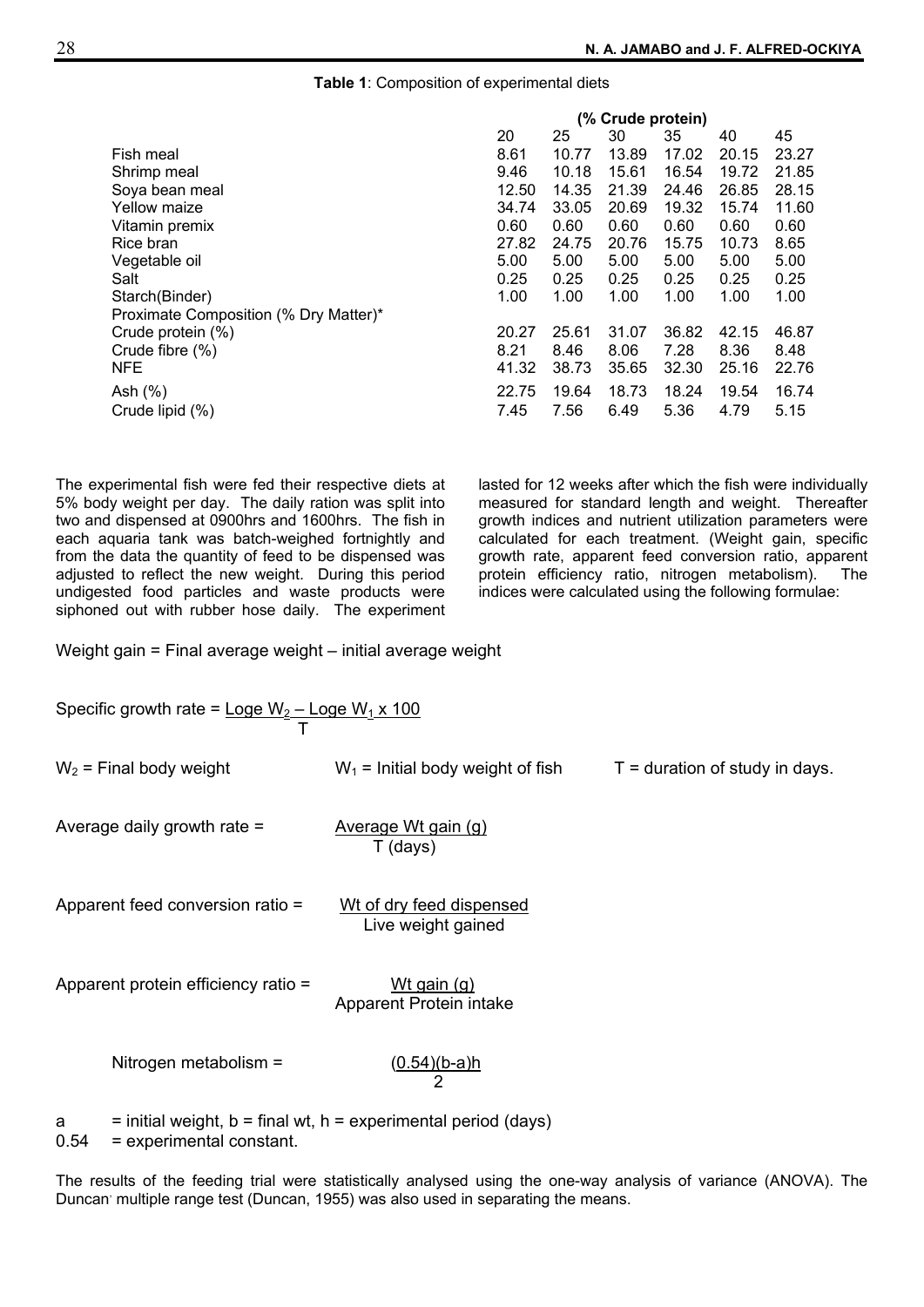**Table 2:** Summary of physico-chemical parameters

| <b>Parameters</b>         | Initial reading | Final reading | Mean         |
|---------------------------|-----------------|---------------|--------------|
| Temperature $(^{\circ}C)$ | 26.00           | 27.00         | $26.2 + 0.4$ |
| pH                        | 6.97            | 7.45          | $7.1 + 0.2$  |
| Dissolved oxygen (mg/l)   | 5.19            | 5.82          | $5.47 + 0.4$ |

**Table 3**: Growth Performance and Nutrient utilization of *C. gariepinus* Fingerlings Fed at Different Crude Protein Level (\*Treatments with the same superscripts are not significantly different)

|                                   | % Crude protein   |                    |                   |                   |                         |                   |  |
|-----------------------------------|-------------------|--------------------|-------------------|-------------------|-------------------------|-------------------|--|
| <b>Parameters</b>                 | 20                | 25                 | 30                | 35                | 40                      | 45                |  |
| Mean initial body weight (g)      | 0.60              | 0.60               | 0.60              | 0.60              | 0.60                    | 0.60              |  |
| Mean final body weight (g)        | 1.31 <sup>a</sup> | 1.52 <sup>a</sup>  | $1.90^{ab}$       | 2.20 <sup>a</sup> | $1.96^{b}$              | $1.78^{a}$        |  |
| Mean weight gain (g)              | 0.71 <sup>a</sup> | $0.92^{\circ}$     | $1.30^{ab}$       | 1.60 <sup>a</sup> | $1.36^{b}$              | $1.18^{a}$        |  |
| Specific growth rate              | 0.27 <sup>a</sup> | $0.38^{a}$         | $0.47^{\circ}$    | $0.59^{a}$        | $0.49^{\circ}$          | $0.42^a$          |  |
| Apparent feed conversion ratio    | 2.46 <sup>a</sup> | 2.60 <sup>a</sup>  | $2.79^{a}$        | $2.93^{a}$        | 2.58 <sup>a</sup>       | 2.41 <sup>a</sup> |  |
| Apparent protein efficiency ratio | $1.19^{b}$        | 1.07 <sup>ab</sup> | 0.99 <sup>a</sup> | 0.96 <sup>a</sup> | $0.84^{b}$              | $0.71^a$          |  |
| Nitrogen metabolism               | $106.96^{b}$      | $116.14^{bc}$      | $122.25^a$        | 147.54<br>b       | 112.9<br>3 <sup>a</sup> | $103.18^{\circ}$  |  |

The regression line of the best fit for predicting or defining the protein requirement of the fish was computed using quadratic model (SAS software) and found to be 35%.

#### **RESULTS**

The results of the physico-chemical parameters are shown in Table 2. The mean temperature value was 26.22  $\pm$  0.4°C; mean pH was 7.1  $\pm$  0.2 and mean dissolved oxygen value was  $5.47 \div 0.4$  mg/l. The summary of growth responses is presented in Table 3. The results show significant differences among treatments in the growth indices-weight gain. Mean weight gain increases as protein level increases to a maximum of 1.60 at 35% protein, thereafter decreased to 1.18 when protein level was 45%.

Specific growth rate follows the same trend, it increases as protein level increased to a maximum of 0.59 when protein was 35% and decreased to 0.42 when protein level was 45%. However, the values for the apparent protein efficiency ratio decreases as protein level increased from 1.19 to 0.71 when protein was 45%. Feed conversion ratio showed no significant statistical variation among the treatments. However, *Clarias gariepinus* fingerlings fed with 35% crude protein diet performed significantly better  $(P > 0.05)$  than fish fed at lower or higher protein level diets.

#### **DISCUSSION**

The mean water quality parameters values observed (temperature, DO, pH) i.e.  $26.22^{\circ}$ C, 5.47mg/l and 7.10 are within the recommended range for effective fish

culture (Boyd and Lichtkoppler, 1979, Viveen et al. 1985). Also the recorded increasing growth rate and nutrient utilization values with increase protein level are similar to the observations of Faturoti *et. al.* (1986) for *Clarias lazera* fingerlings, Obasa and Faturoti (2000) for *C. walkeri* and Erondu *et. al.* (2006) for *Chrysicthys nigrodigitatus*.

The dietary protein requirement of *C. gariepinus* from the study on the growth and nutrient utilization indices from the quadratic regression is 35%. This is in conformity with EIFAC standards on fish nutrition studies. This structure specifies that the optimal nutrient requirement of fish should be determined at the maximal possible rates of growth using polynomial regression analysis. The decline in growth performance protein level at above 35% can be attributed to the fact that beyond that limit, the fish body cannot use all of the available protein for protein purposes after the optimum level has been reached (Phillips, 1972). Akegbejo-Samsons (1999) reported that excess protein could reduce growth performance due to energy requirement for metabolism, rather for protein deposition. These postulations are applicable to the results of the present study as all the diets were isocaloric.

The low food conversion ratio values in all the treatments are indicative of the capability of this species to accept and utilize compounded diets as reported by Faturoti *et. al*. (1986) in a related study. The higher protein efficiency ration and nitrogen metabolism followed the same trend as the growth indices. Protein was more efficiently utilized by *C gariepinus* at 35% crude protein level than others. This trend is in tandem with results observed by Degani *et al*. (1989) on *C. lazera*.